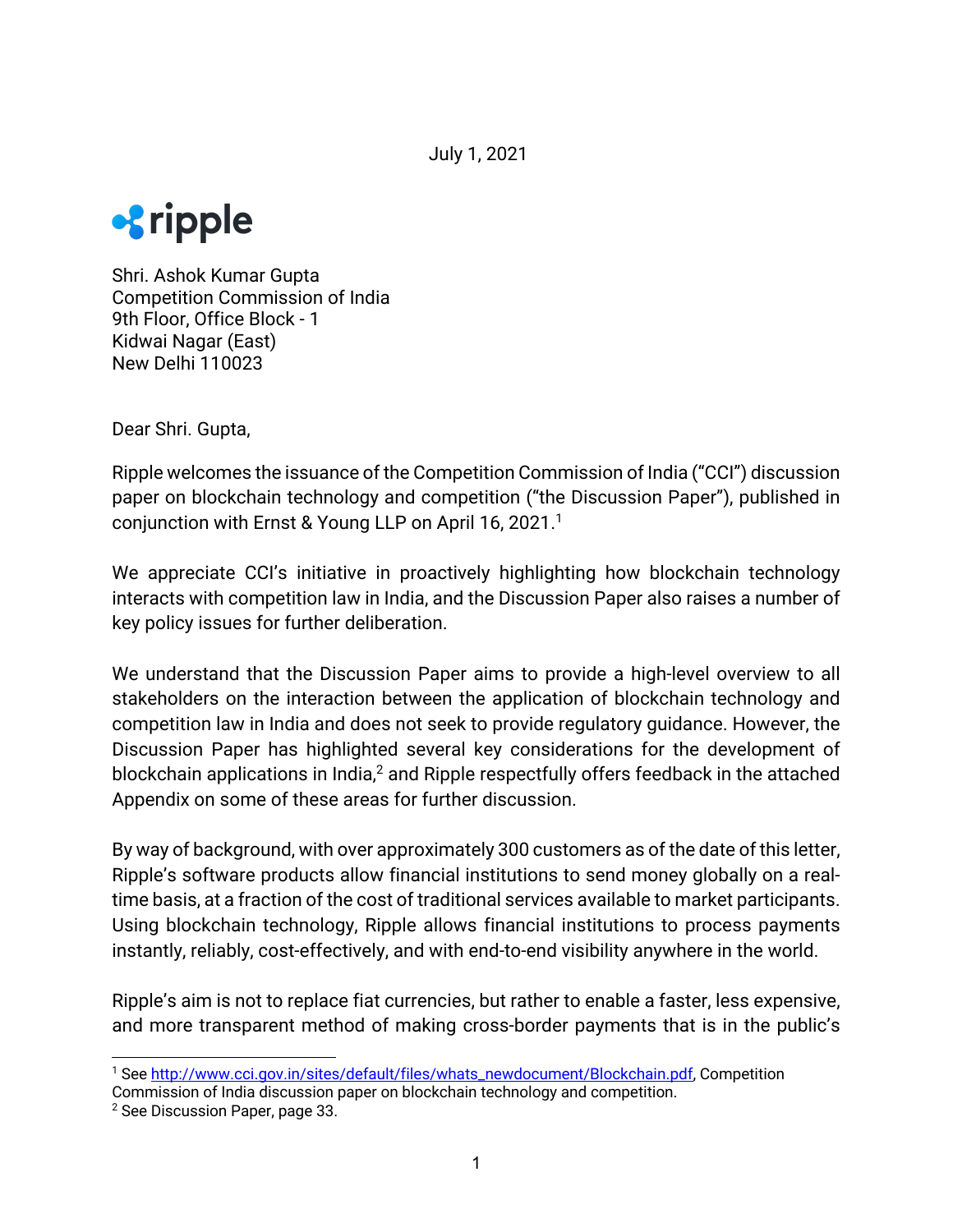best interest. Unlike the large majority of companies seeking to leverage digital assets, Ripple's customers and partners are regulated financial institutions, both banks and payment service providers, who operate within the contours of the existing financial system.

Ripple applies blockchain technology to drive the efficient globalization of value through multiple initiatives with financial services participants and open-source communities globally. RippleNet, our enterprise software solution which is powered by a standardized application programming interface and built on the market-leading and open standard Interledger Protocol, enables financial institutions to facilitate faster and less costly cross-border payments, which demonstrates that deep interoperability between commercial financial institutions can make payments truly efficient, particularly in eliminating the uncertainty and risk historically involved in moving money across borders using interbank messaging alone.

In addition, Ripple offers these entities an On-Demand Liquidity capability which leverages XRP as a bridge between fiat currencies, further reducing the friction and costs for commercial financial institutions to transact across multiple global markets. XRP is the digital asset that is native to the XRP Ledger, a distributed ledger platform. Although Ripple utilizes XRP and the XRP Ledger in its product offerings, XRP is independent of Ripple. The XRP Ledger is decentralized, open-source, and based on cryptography. Ripple leverages XRP for use in its product suite because of XRP's unique suitability for crossborder payments. Key characteristics of XRP include speed, scalability, energy efficiency, and cost - the pro-competitive benefits of which have been underscored in the Discussion Paper, which highlights that *"Ripple may put competitive pressure on the traditional banking system given that it is faster, cheaper and transparent"*. 3

Protocols used by global, cross-border payment networks and decentralized tools that support them should be considered and supported in this new age of domestic networks to enhance efficiency and encourage competition. Embracing the capabilities of these global networks, and better enabling domestic institutions to connect their individual capabilities with other systems and markets, will enable optimized outcomes for their respective domestic needs as well as fulfill the potential that globalization of value holds.

We would also like to highlight that on June 18, 2020, Ripple published a policy paper offering an overview of the global digital assets landscape, and proposing measures policymakers and regulators may consider implementing to support a comprehensive

<sup>&</sup>lt;sup>3</sup> See Discussion Paper, page 34.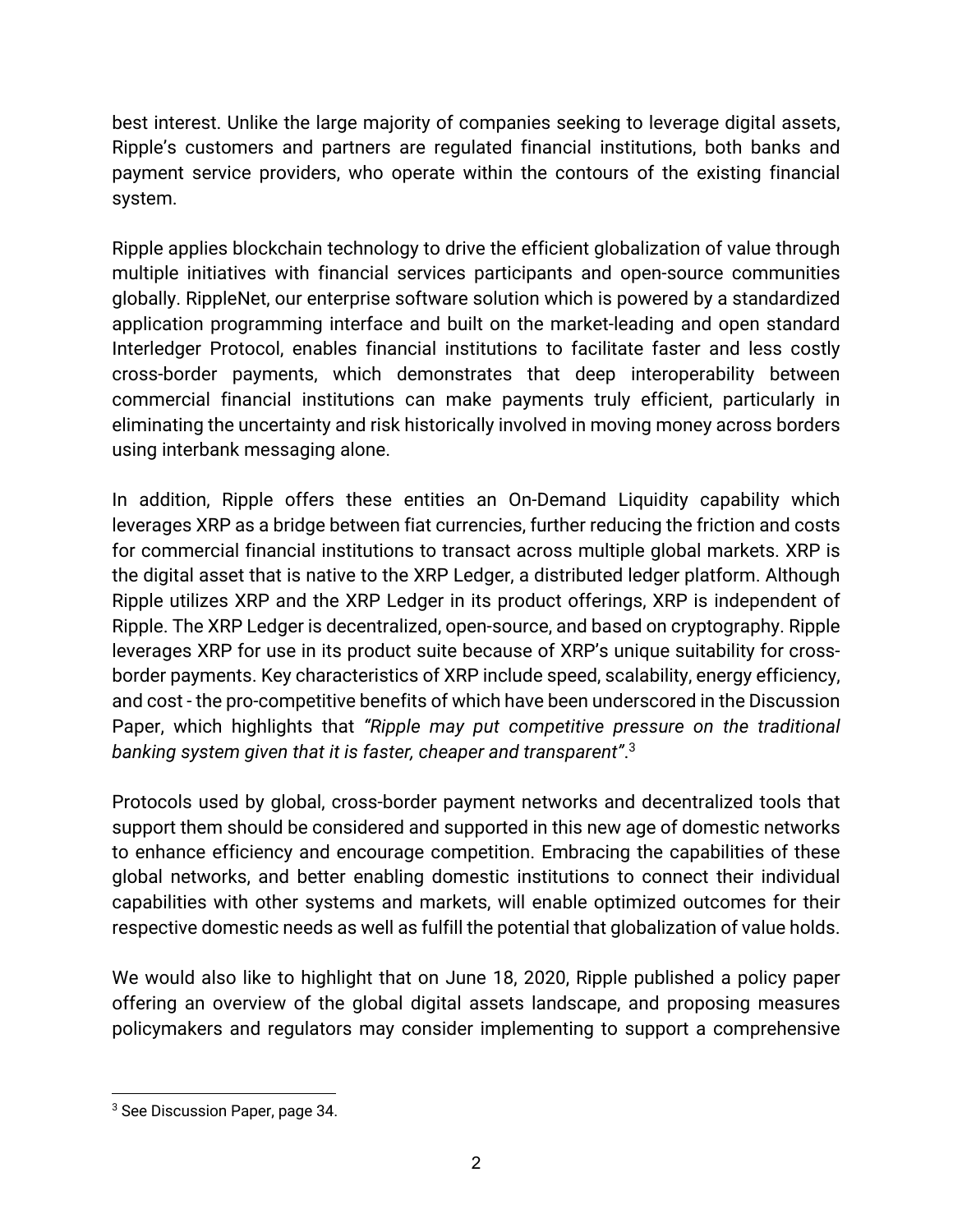and competitive digital asset policy in India ("Policy Paper").<sup>4</sup> These include adopting a digital asset taxonomy consistent with global best practices, enacting a facilitative legal framework for digital asset service providers, and implementing a conducive regulatory framework for digital assets by amending certain financial sector legislation.

\*\*\*

With this overview, and in line with the recommendations of the Policy Paper, Ripple respectfully submits feedback on some use cases for how blockchain applications can promote greater competition in India, the benefits for consumers, and changes in the legal and regulatory framework that should be considered<sup>5</sup> in the attached Appendix.

Ripple appreciates the opportunity to provide feedback on some of the topics highlighted in the Discussion Paper as the CCI studies these important issues, and we would encourage and support further dialogue with all stakeholders. Please do not hesitate to contact Rahul Advani (Policy Director, APAC) at radvani@ripple.com regarding any of the points raised in this letter or the Policy Paper.

Sincerely,

Ripple Labs, Inc.

<sup>4</sup> See https://ripple.com/wp-content/uploads/2020/06/Ripple-Perspective-The-Path-Forward-For-Digital-Asset-Adoption-In-India-June2020.pdf, Ripple Policy Paper: The Path Forward for Digital Assets Adoption in India.

<sup>&</sup>lt;sup>5</sup> Feedback is focused on the issues for further deliberation highlighted in chapter 5 of the Discussion Paper only.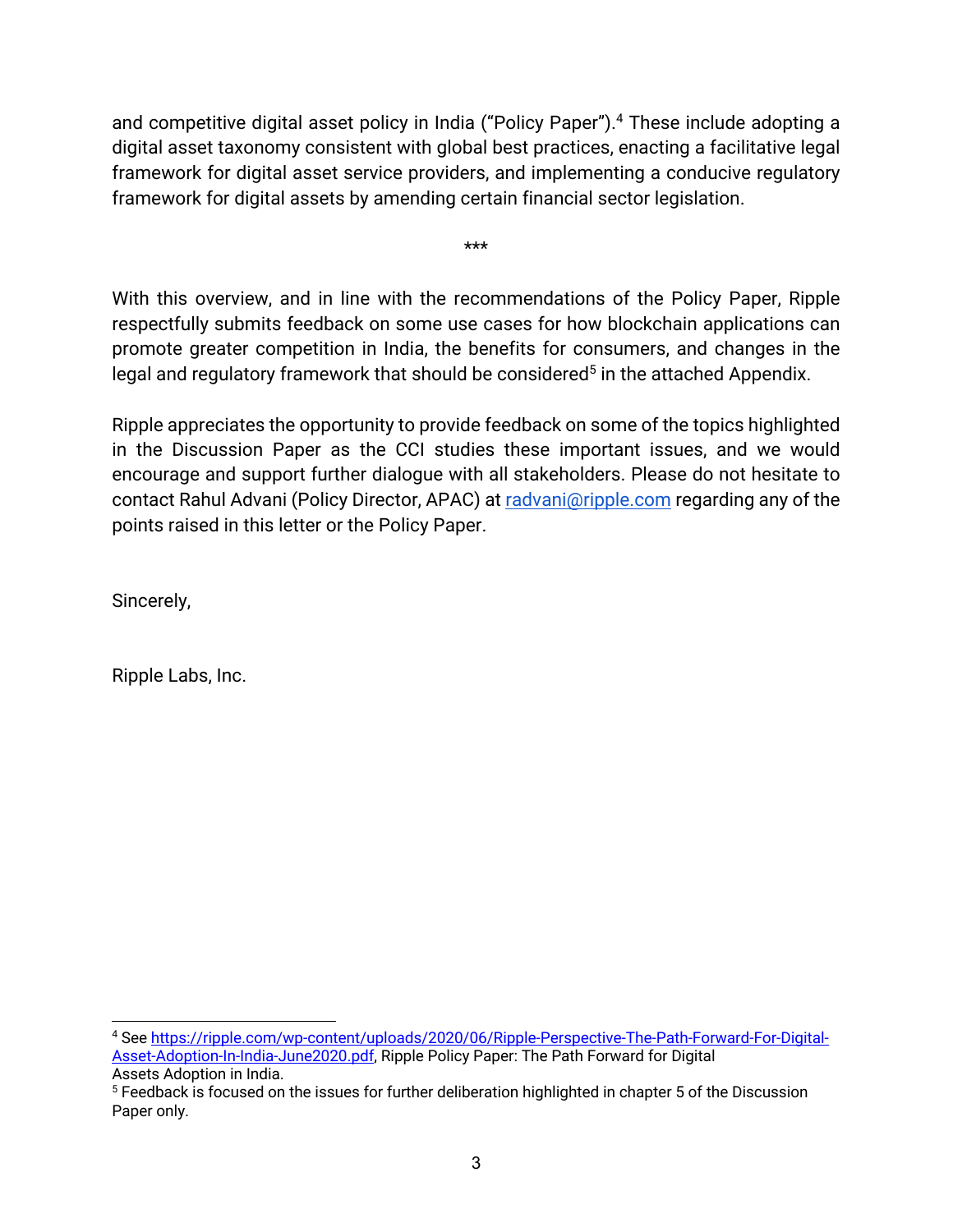### **APPENDIX**

## **1. Use cases for how blockchain applications can promote greater competition in India**

As outlined in the Discussion Paper and Policy Paper, blockchain technology represents a promising breakthrough, showing the potential to transform many sectors of the Indian economy. However, for any technology, success is based on its use cases as well as its ability to solve real-world problems and provide benefits to consumers and end-users. A variety of use cases have emerged as blockchain and digital assets technologies have matured, and we have highlighted two main use cases relevant to India. More details on these use cases are also outlined in the Policy Paper.<sup>6</sup>

### **a. Minimize friction & promote competition in cross-border payments**

Inward remittances into India accounted for approximately USD 83 billion in 2019, $<sup>7</sup>$ </sup> which makes India the world's top receiver of remittances with a share of more than 12.5% of global remittances in 2019.<sup>8</sup> Even so, international remittances to India are costly, full of friction, and slow. Data from the World Bank indicates that the average cost of remittances globally is around 6.5%.<sup>9</sup>

The majority of banks currently use correspondent relationships - a network of *bilateral accounts-based* relationships - spread across the world to process payments originating from their corporate and retail clients. The market structure of correspondent banking injects significant friction, delay and costs in processing payments for the respondent banks due to the fragmented and bilateral nature of correspondent banking relationships,<sup>10</sup> which can materially affect recipients of remittances and small businesses in consequential ways. For example, evidence shows that remittances increase the disposable income of recipients, and in most cases remittance inflows represent an additional source of income. Furthermore, surveys show that remittance receiving households have a relatively higher propensity

<sup>6</sup> See Policy Paper, page 14.

<sup>&</sup>lt;sup>7</sup> Sourced from World Bank data. See

https://data.worldbank.org/indicator/BX.TRF.PWKR.CD.DT?locations=IN&name\_desc=false.<br><sup>8</sup> Sourced from World Bank data. See

https://data.worldbank.org/indicator/BX.TRF.PWKR.CD.DT?most\_recent\_value\_desc=true.<br>9 See

https://remittanceprices.worldbank.org/sites/default/files/rpw\_main\_report\_and\_annex\_q42020.pdf, Remittance Prices Worldwide Quarterly Report, December 2020.

<sup>&</sup>lt;sup>10</sup> See https://www.bis.org/publ/qtrpdf/r\_qt2003f.pdf, BIS Quarterly Review March 2020, page 31.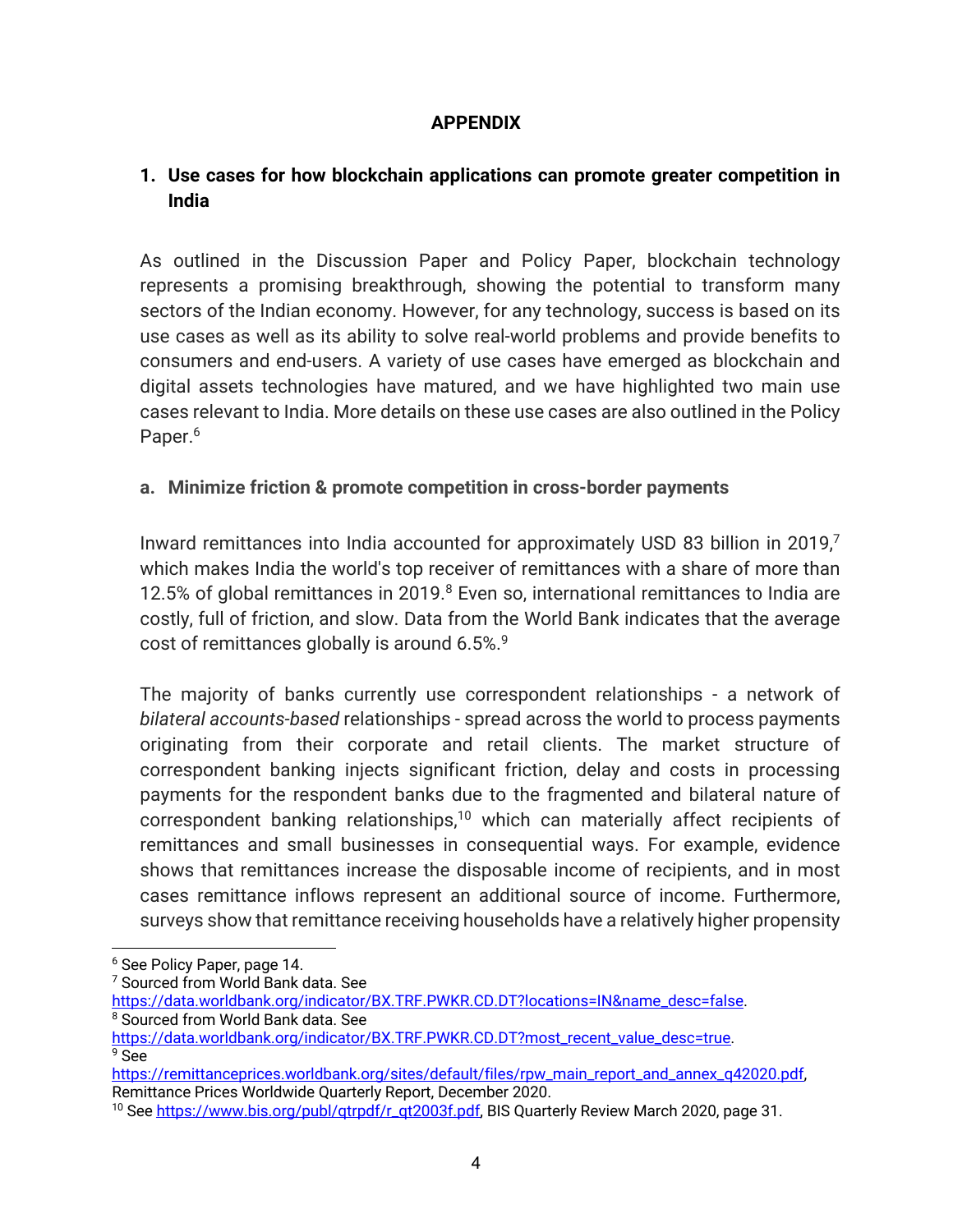to save than households that do not receive remittances.<sup>11</sup> However, these remittance corridors are sometimes too small to warrant adequate attention from correspondent banking and therefore cannot reach the economies of scale needed in order to reduce costs, which acts as a barrier to financial inclusion.

Digital assets issued on blockchains that serve the same end-use as the incumbent correspondent banking model can offer a compelling alternative for consumers in India, while still being compliant with global KYC and AML/CFT requirements such as those being consulted upon by the Financial Action Task Force ("FATF").<sup>12</sup> Global multilateral bodies have also recognized the potential digital assets and blockchain technology have in facilitating faster cross-border payments.<sup>13</sup>

#### **b. Micropayments**

A micropayment is a transaction involving low value payments (i.e., payments made for very small amounts - under \$5). Traditional payment rails have high transaction costs, which means that payments below a certain level are not viable to process. Account-based payment systems incur substantial costs for the reconciliation of two ledgers, and that means they can only operate at a given scale. In other words, they cannot support micropayments as a use case.

However, digital assets embedded in blockchains can be used as neutral bridge assets<sup>14</sup> to support frictionless value movement between fiat currencies that can be used to settle transactions on-chain.<sup>15</sup> Since there is no need for reconciliation across centralized ledgers, the settlement is virtually instantaneous, eliminating almost all settlement risk. As a consequence, the cost of transferring value is negligible. These structural features mean that certain digital assets (such as XRP) are well suited to

<sup>11</sup> See https://www.gpfi.org/sites/gpfi/files/documents/11-

The%20Use%20of%20Remittances%20and%20Financial%20Inclusion.pdf, G20 Global Partnership for Financial Inclusion report on the use of remittances and financial inclusion, page 19.

<sup>12</sup> See https://www.fatf-gafi.org/publications/fatfrecommendations/documents/public-consultationguidance-vasp.html, Public consultation on FATF draft guidance on a risk-based approach to virtual assets and virtual asset service providers.

<sup>13</sup> See https://blogs.worldbank.org/psd/paying-across-borders-can-distributed-ledgers-bring-us-closertogether, World Bank blog.

<sup>&</sup>lt;sup>14</sup> XRP is an example of a neutral bridge asset. Party A deposits a fiat currency with the Sending Bank, who then converts that fiat currency into an equivalent amount of XRP on RippleNet and sends it to the Receiving Bank. The XRP is then converted back into another fiat currency by the Receiving Bank, before being collected by Party B. In other words, the presence of a native digital asset like XRP makes the blockchain a token-based system, relative to the account-based system of traditional finance.

<sup>&</sup>lt;sup>15</sup> On-chain transactions are transactions that occur on a blockchain that are reflected on the distributed ledger. On-chain transactions are those that have been validated or authenticated and lead to an update to the overall blockchain network.